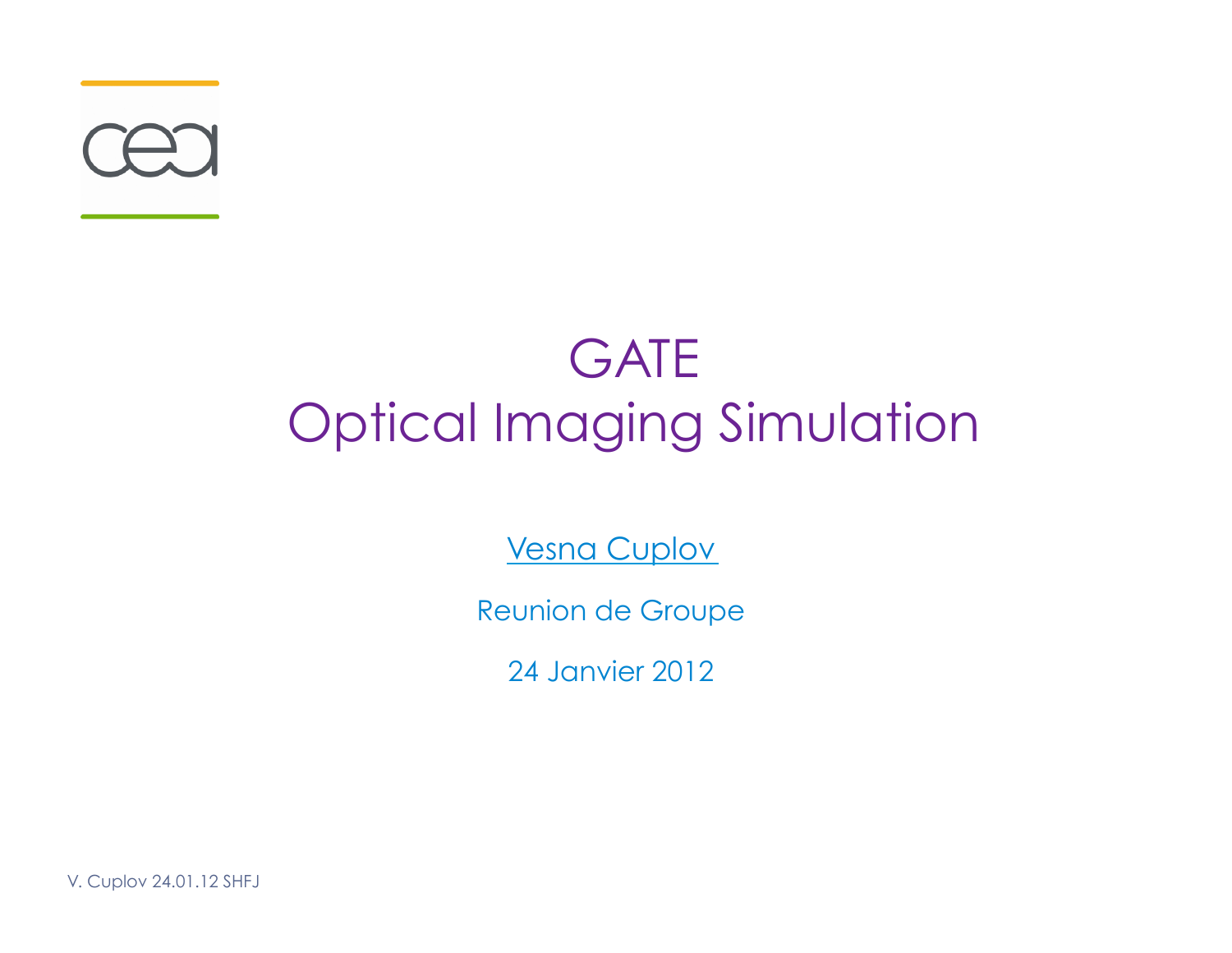#### Optical Imaging : Fluorescence /Bioluminescence

- Non-invasive study of biological processes (optical biopsy)
- \* Non radioactive tracers
- Low cost technique (CCD charged coupled device)
- **\*** But tissue optical properties have a strong dependence on depth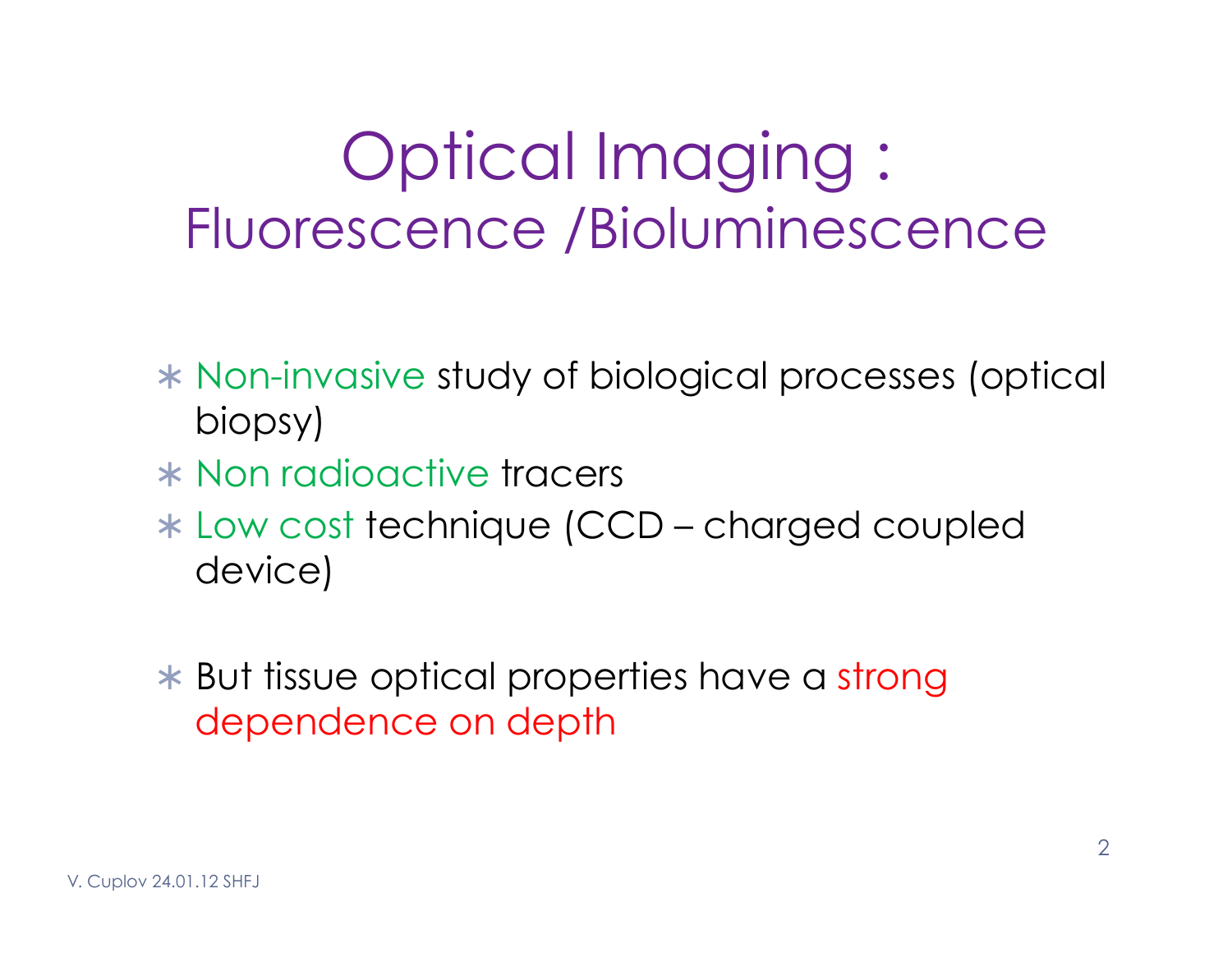### Photons in Geant4

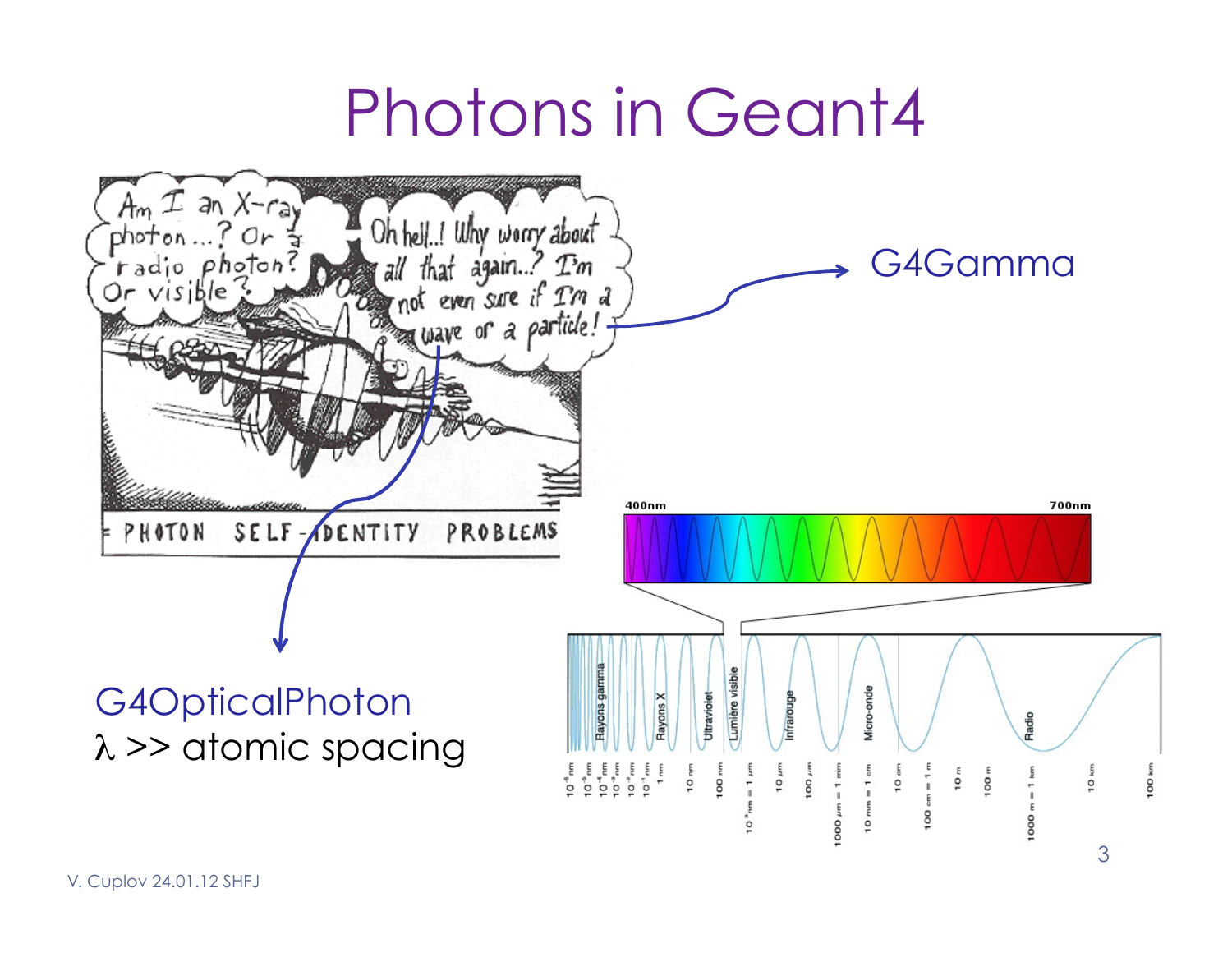### Geant4 Processes at optical wavelengths

- \* Refraction and Reflection at medium boundary
- Bulk Absorption
- $*$  Rayleigh scattering
- \* Mie scattering (recently added in Gate but not in SVN yet)
- Optical properties of the medium (G4Material table)
- \* Properties are function of the photon Energy
- \* Absorption: absorption length
- Mie/Rayleigh: attenuation length + other parameters (Mie)
- \* At Boundaries: Reflection parameters, Reflectivity (fraction of incident radiation reflected by surface), transmission efficiency.

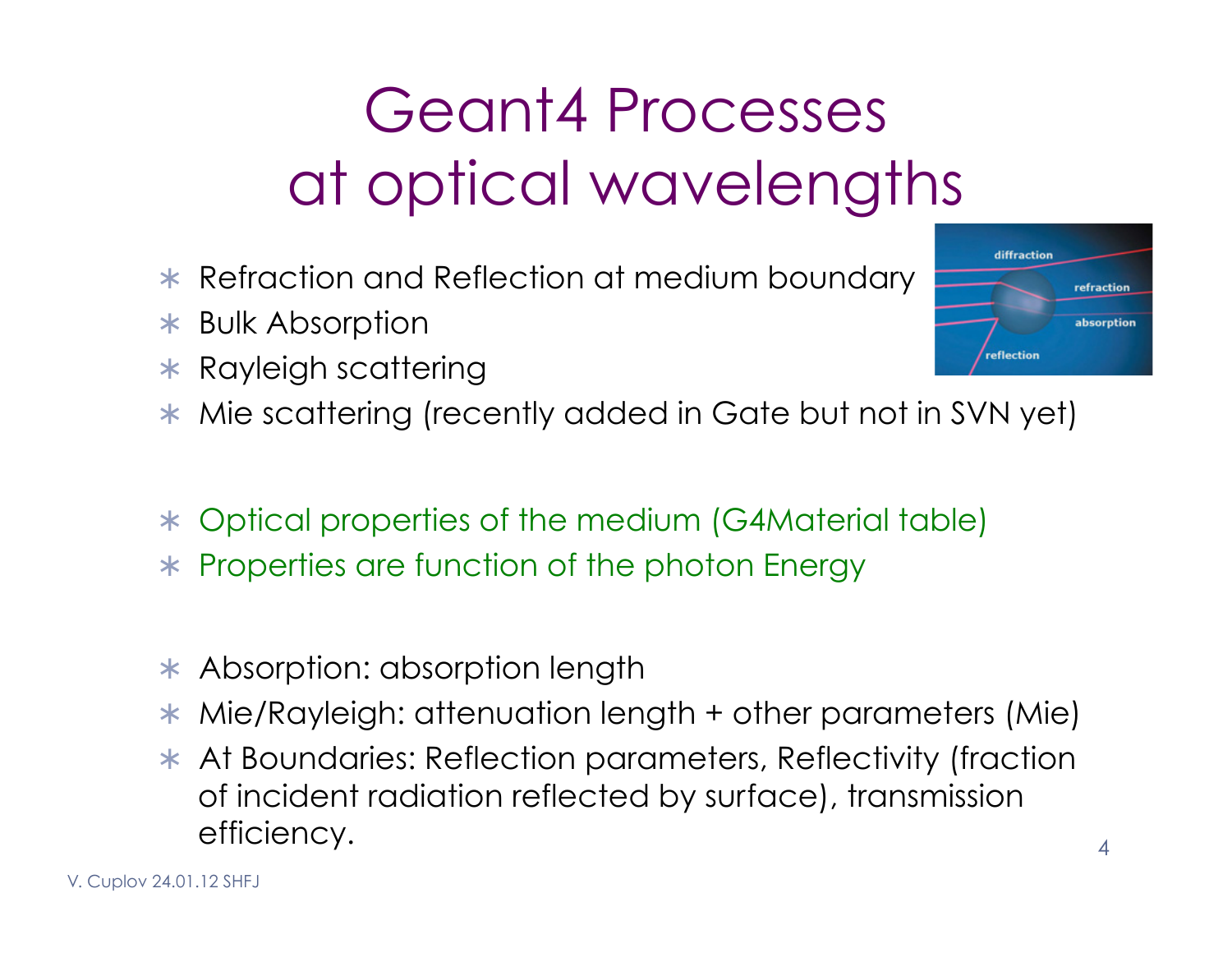# Mie and Rayleigh Scattering



\* The Mie scattering implementation in Geant4 follows the Henyey-Greenstein approximation:

$$
\tilde{P}_{HG}(\cos(\theta)) = \frac{1}{2} \frac{1 - g^2}{(1 + g^2 - 2g \cos(\theta))^{3/2}}.
$$
\n
$$
g \equiv \langle \cos(\theta) \rangle
$$
\n
$$
\text{onisotropy}
$$
\n
$$
\theta, \text{ angle between incident}
$$
\n
$$
\text{and scattered momentum direction}
$$
\n
$$
\text{or}(\theta) = \begin{cases}\n\frac{1}{2g} \left[1 + g^2 - \left(\frac{1 - g^2}{1 - g + 2g\xi}\right)^2\right], & \text{if } g \neq 0, \\
2g - 1, & \text{if } g = 0.\n\end{cases}
$$

- $*$  Final momentum, initial and final polarizations in the same plane.
- For small size parameter regime the Mie theory reduces to the Rayleigh approximation. 5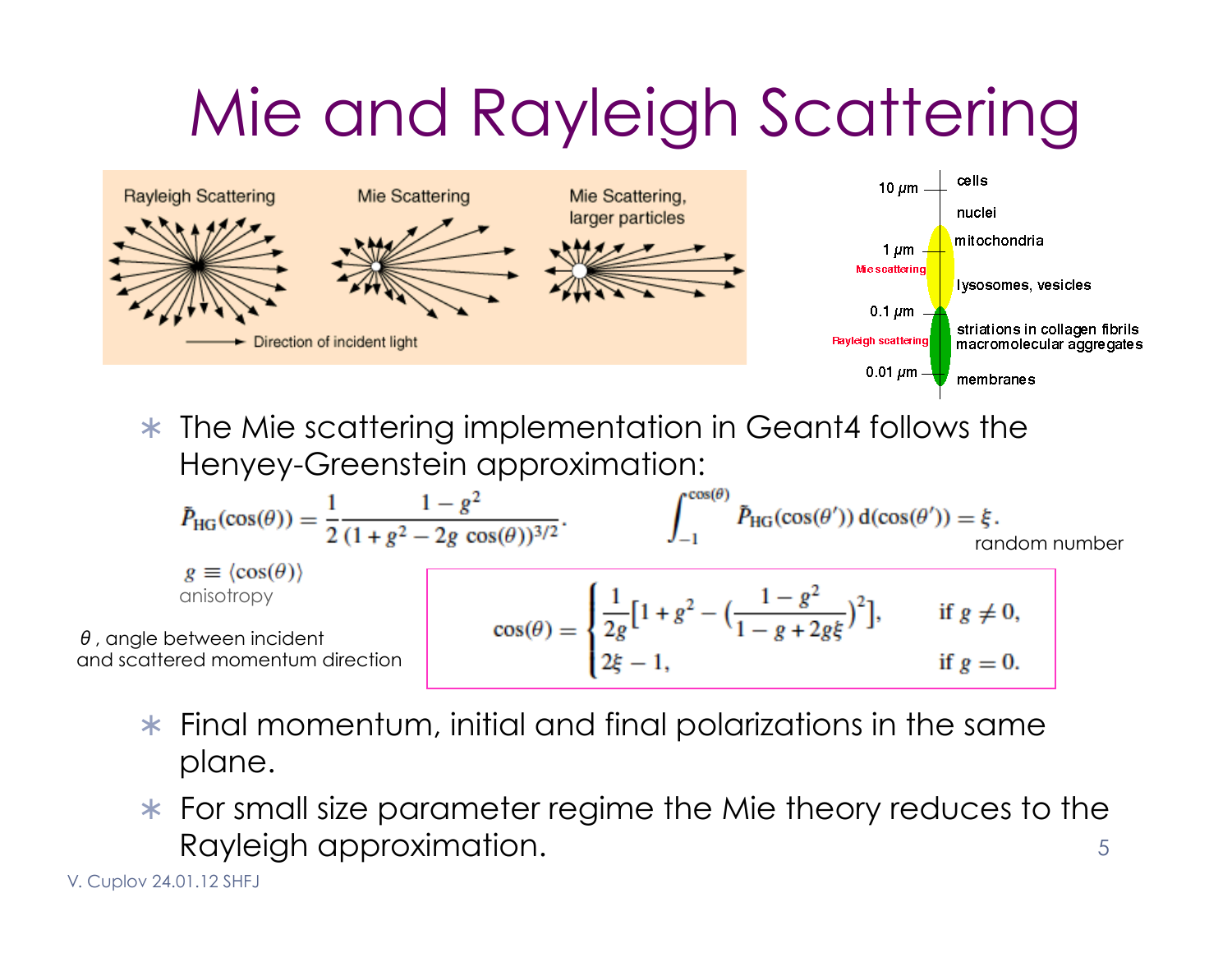## Processes at boundaries: Reflection and Refraction

Optical photons are treated as particles. With both Refraction and Reflection, at least two events are simulated. (no splitting)



The coefficient of reflection depends on the refractive index difference, the angle of incidence and the initial polarization.

- Dielectric Dielectric
	- total internal reflected
	- Fresnel refracted
	- $*$  Fresnel reflected
- Dielectric Metal
	- absorbed (detected)
	- reflected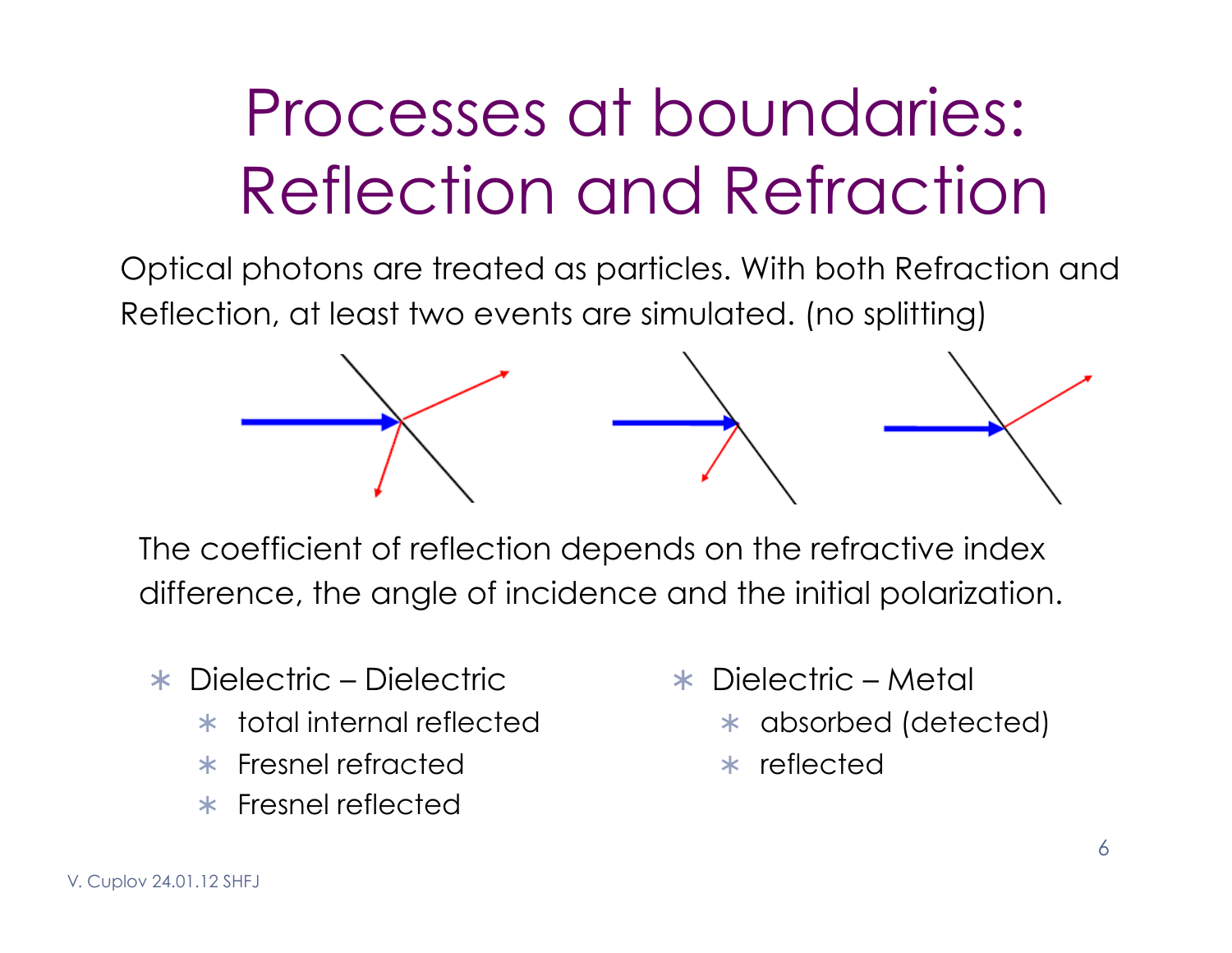## Surface Effects

- $*$  Polished (smooth)  $\rightarrow$  Default surface
- Polishedfrontpainted
- \* Polishedbackpainted
- Ground (rough) collection of micro-facets
- Groundfrontpainted
- groundbackpainted



- Specular Spike  $\longrightarrow$  Photon reflected like in a perfect mirror about the average surface norma
- Lambertian reflection  $\longrightarrow$  Photon will be reflected with a lambertian distribution
- Backscatter  $\longrightarrow$  Photon reflected back into the direction the photon come
- Specular Lobe  $\implies$  Specular reflection based on the micro-facet orientation

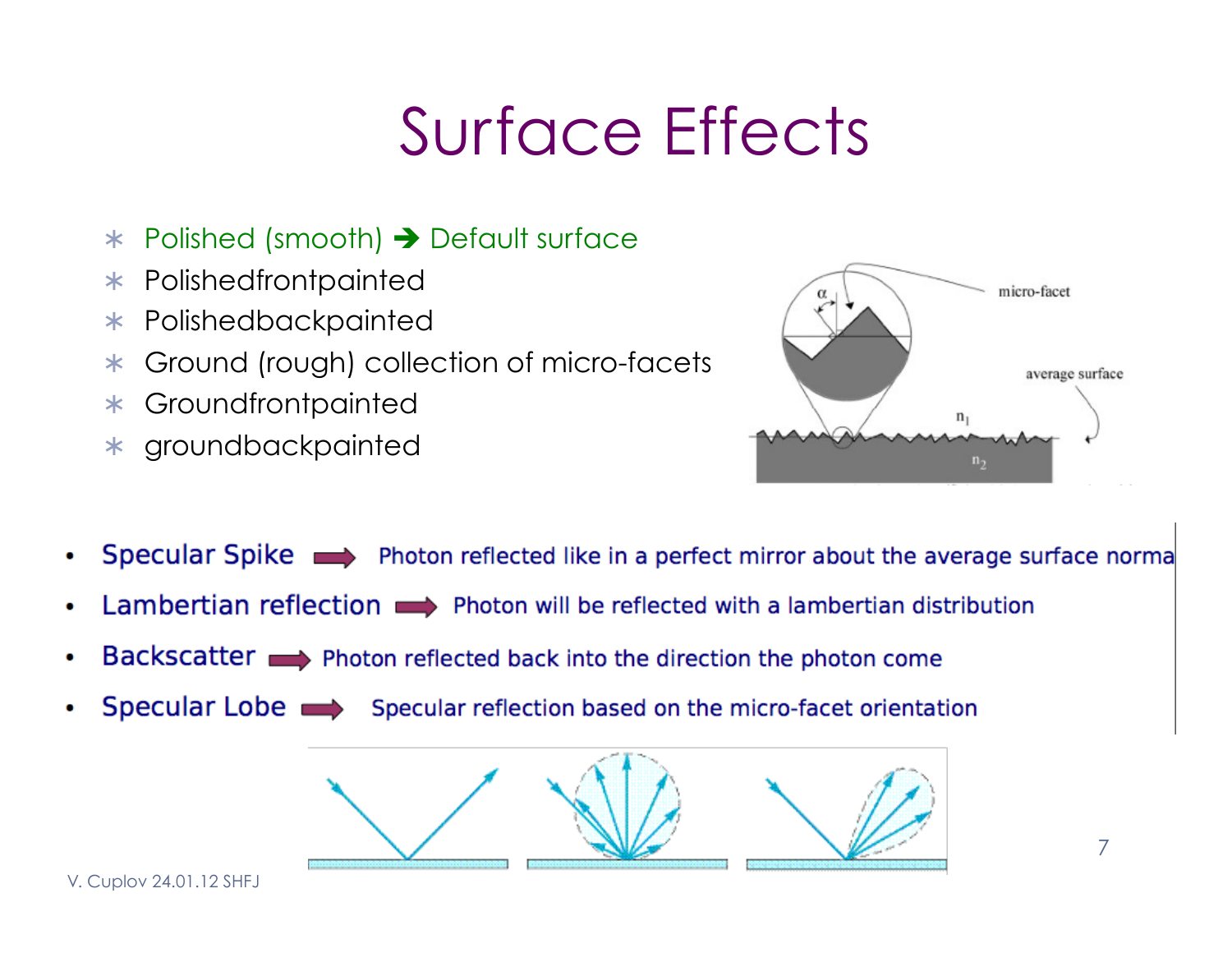## Status:

# Generating and Tracking Optical Photons in Gate V6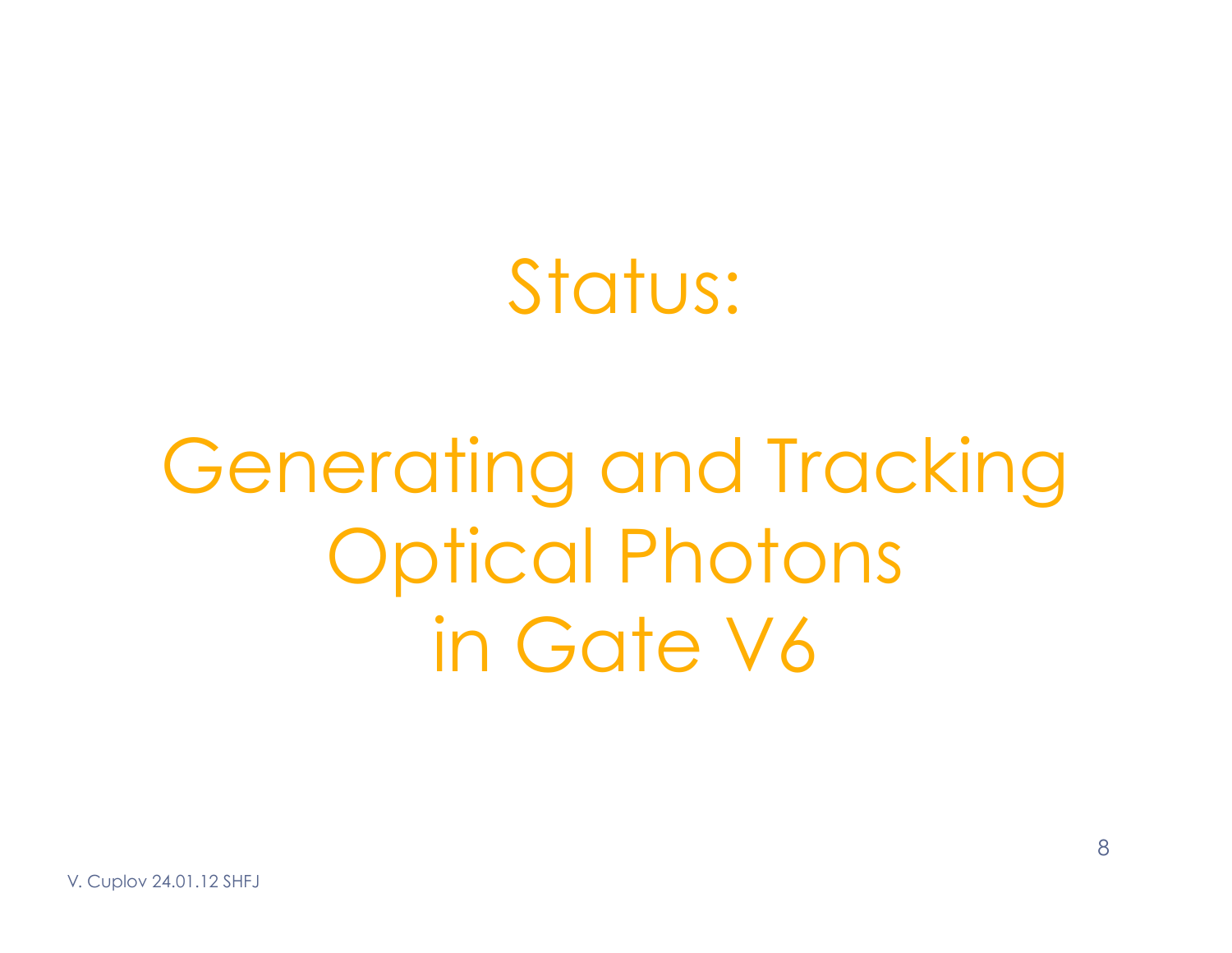# New in ROOT output

#### PhantomHits tree : Hit Global Position



- New file: ValidateOpticalPhotons.root
	- Number of Absorbed Optical photons
	- Number of Rayleigh scatter per Optical photon
	- Number of Mie scatter per Optical photon
	- Number of Boundary processes per Optical photon

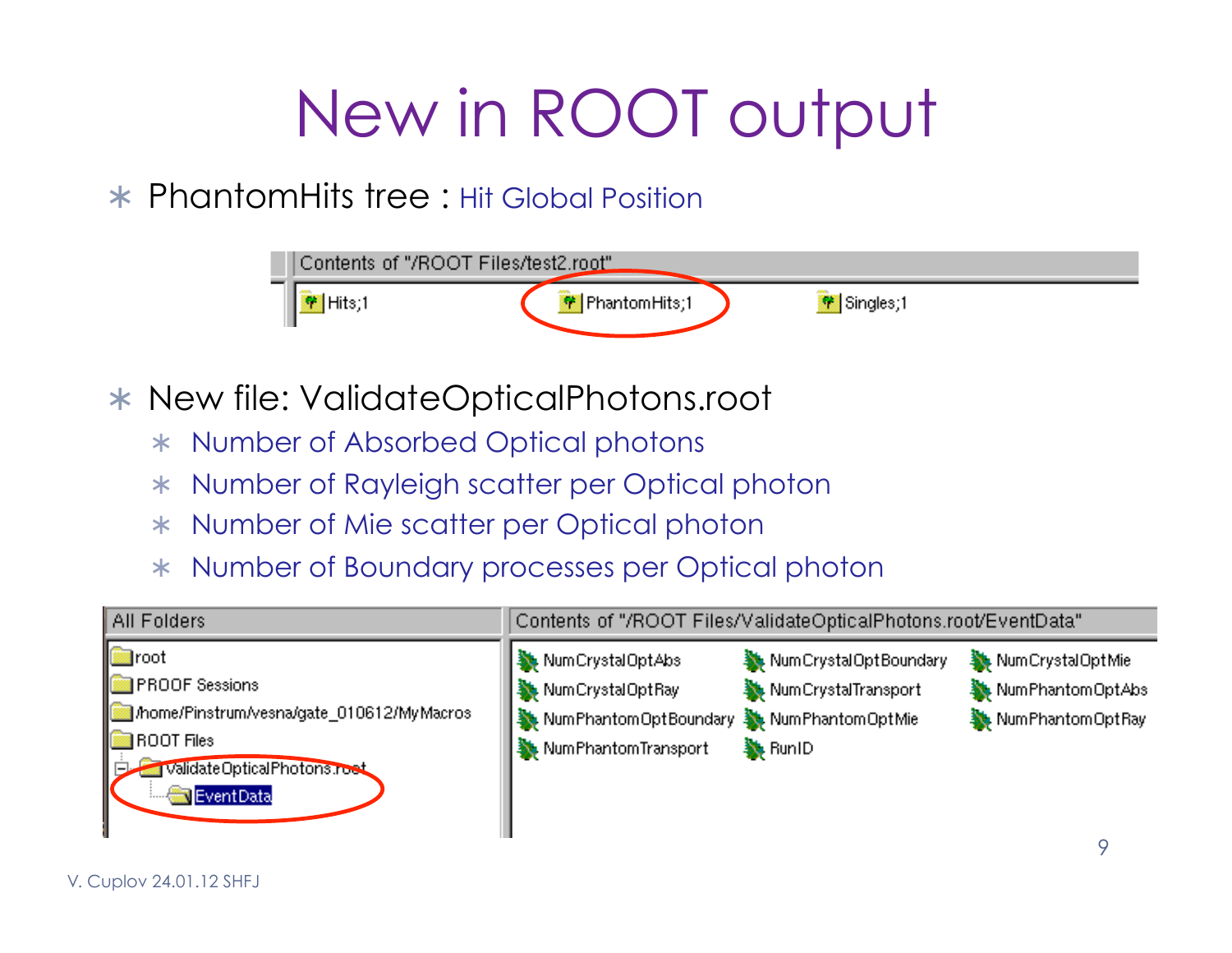

## Simple Test: Water Rayleigh and Absorption

Phantom: water box (5x5x5)mm3

Sensitive detector (4): array of pixels (LSO\* )

Isotrope optical photon source at (0,0,0)

Water:  $ABSLENGTH = 0.004m$  and  $RINDEX = 1.33$ 

No surface were defined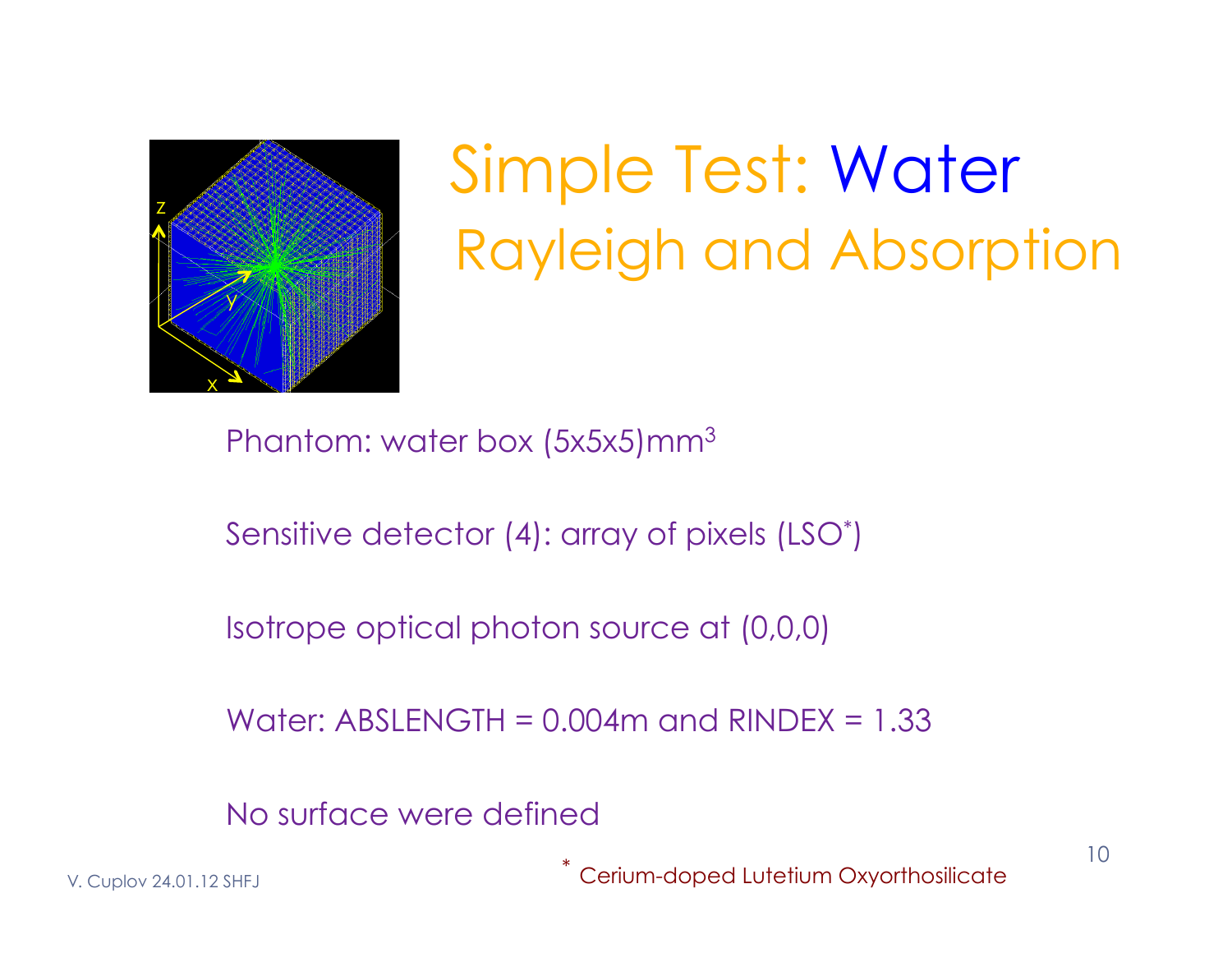



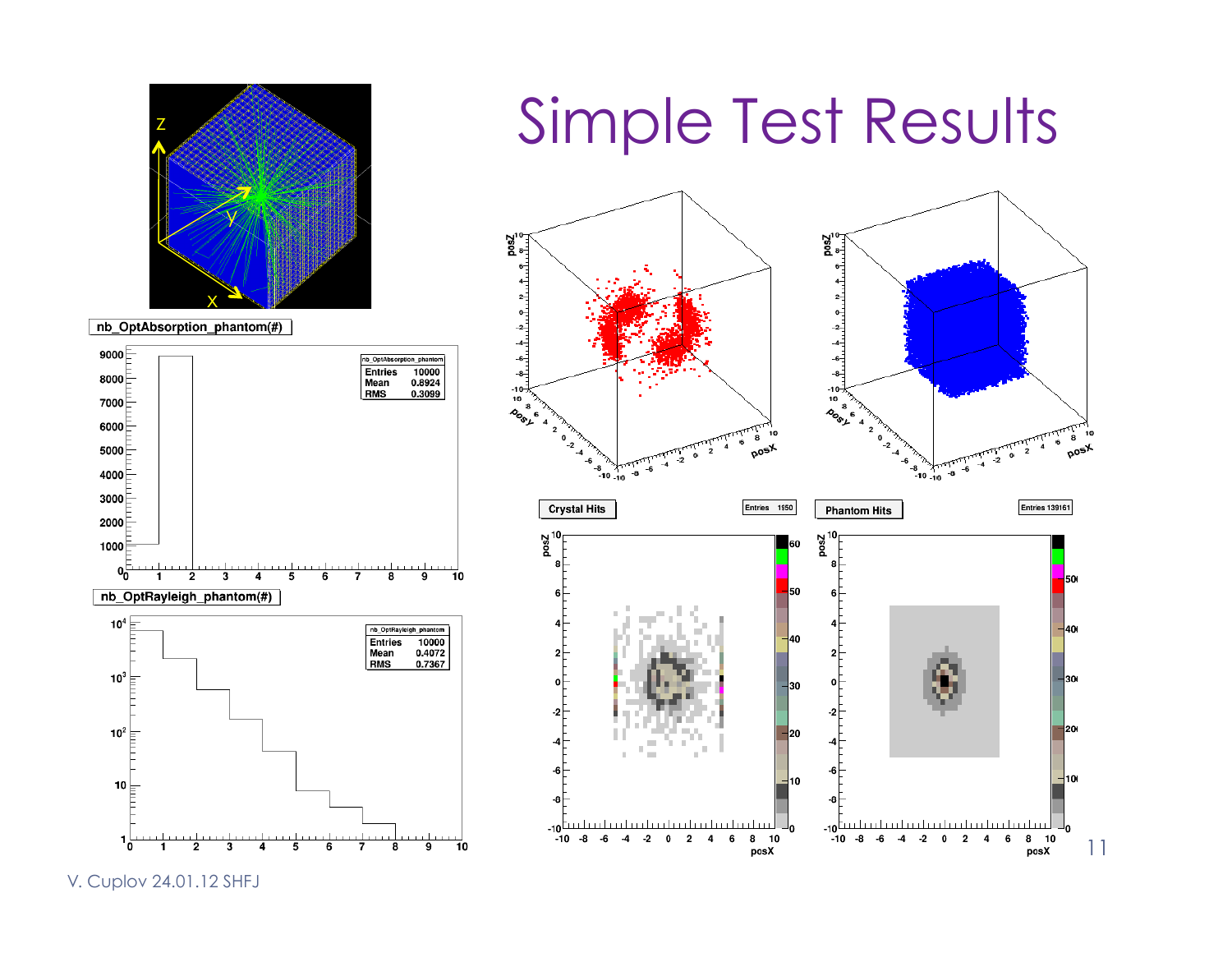#### Rayleigh scatter in Water as function of Optical Photon Energy

Geant4: When RAYLEIGH property is not specified by the user, no Rayleigh scattering occurs in that material. Except for Water, for which it is internally calculated following the Einstein-Smoluchowski formula.

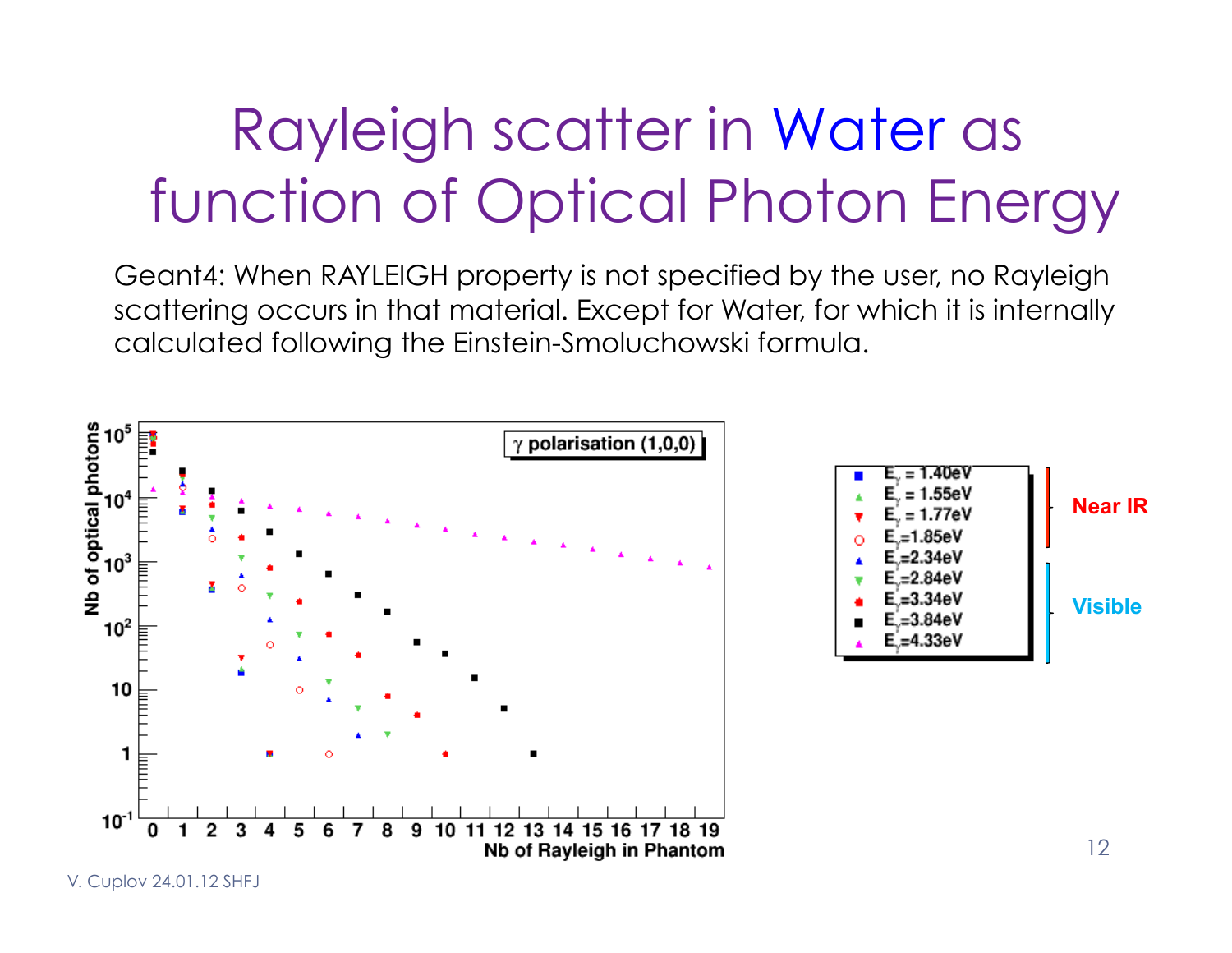## Validation of the Optical Module using a Reference Optical Phantom

Available at IMNC



(National Optics Institute)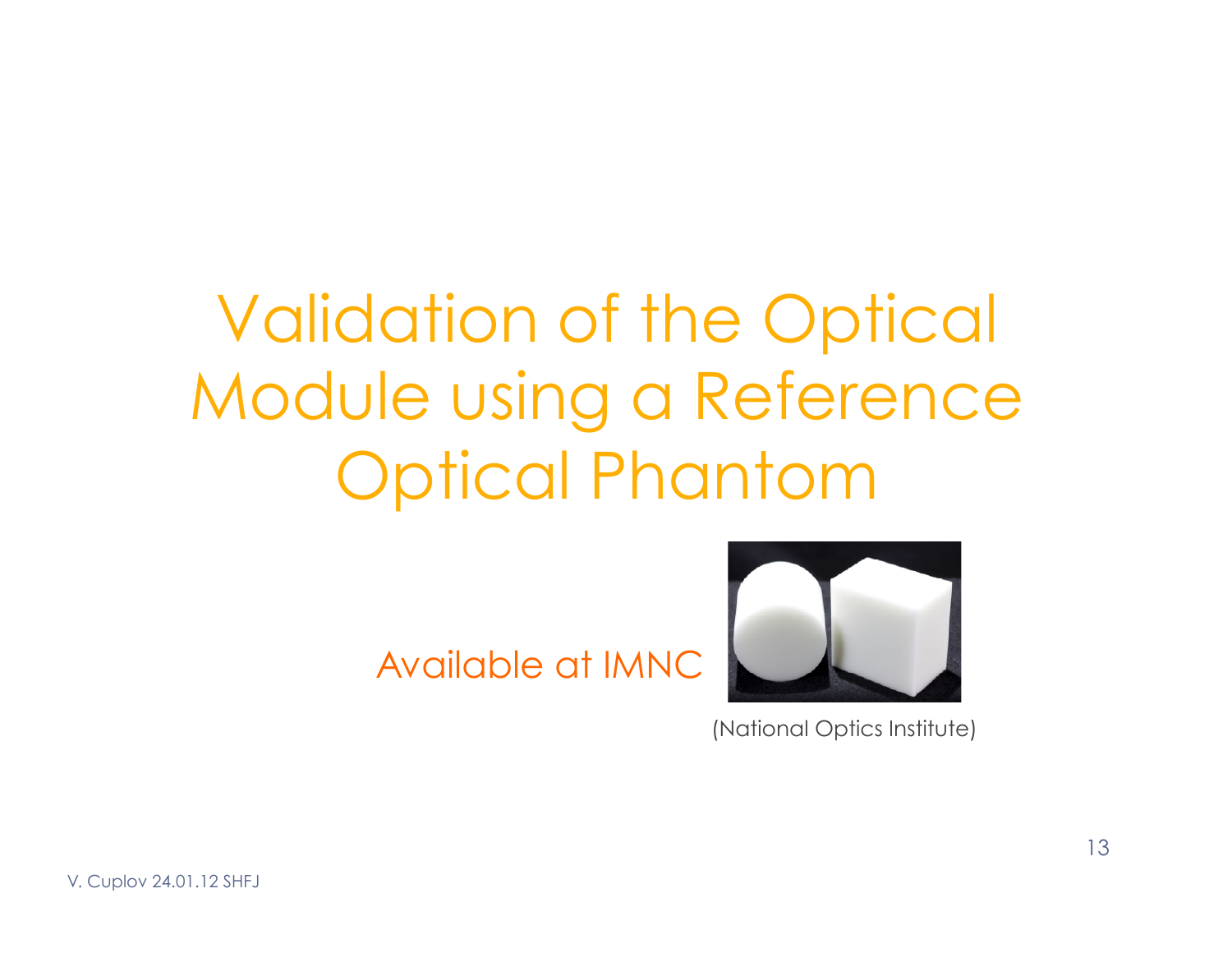# Preliminary benchmark

(was discussed last week at IMNC)

Biomimic phantom characterization:  $RINDER = 1.521$  and anisotropie = 0.62  $\lambda$  = 530 nm (E<sub>y</sub> = 2.34 eV) L<sub>A</sub> = 0.847 cm L<sub>S</sub> = 0.0113 cm  $\lambda$  = 630 nm (E<sub>y</sub> = 1.97 eV) L<sub>A</sub> = 0.926 cm L<sub>S</sub> = 0.0104cm

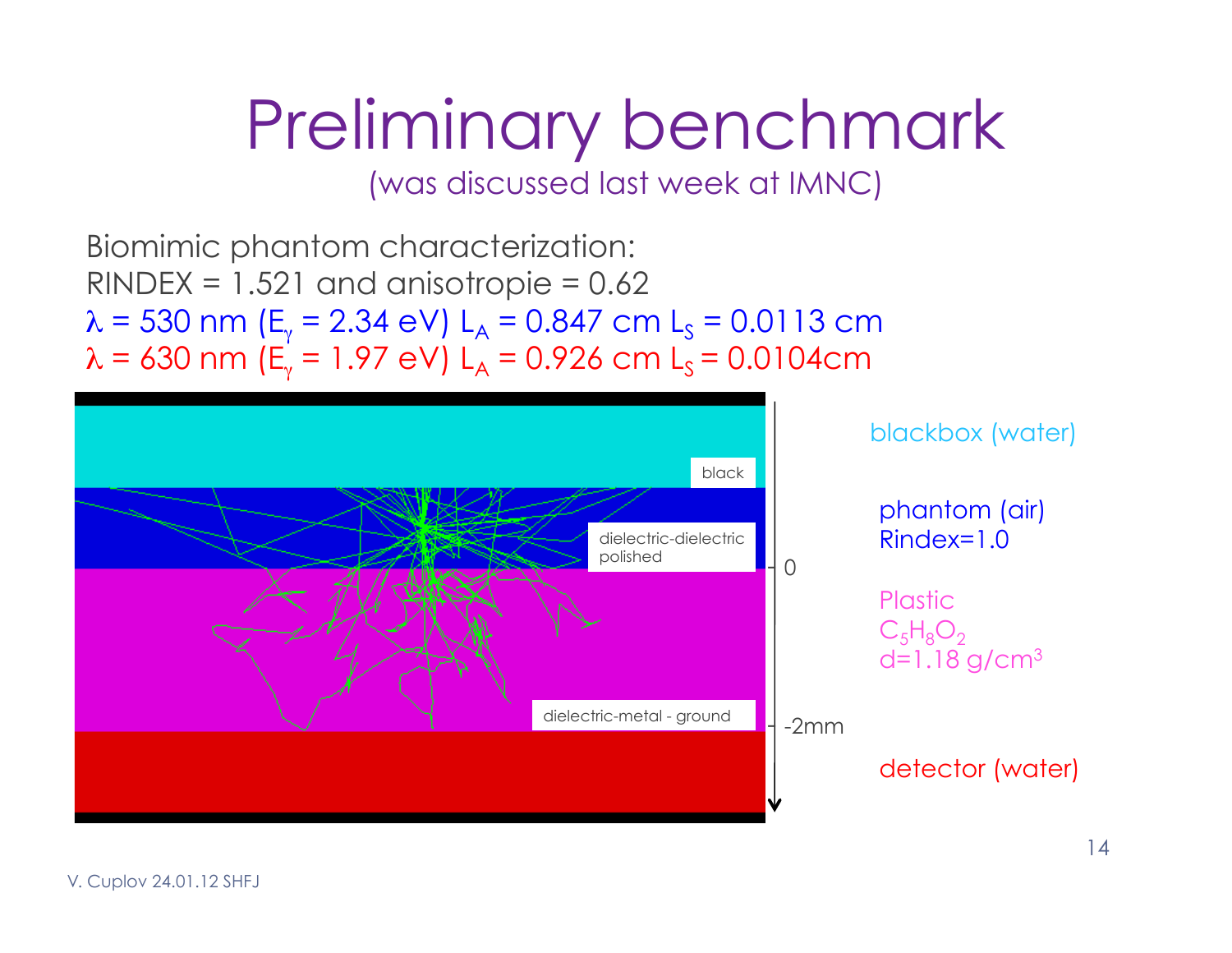#### « Very » Preliminary Results



*Some information are still needed from vendor:* 

• *chemical formula of the biomimic phantom*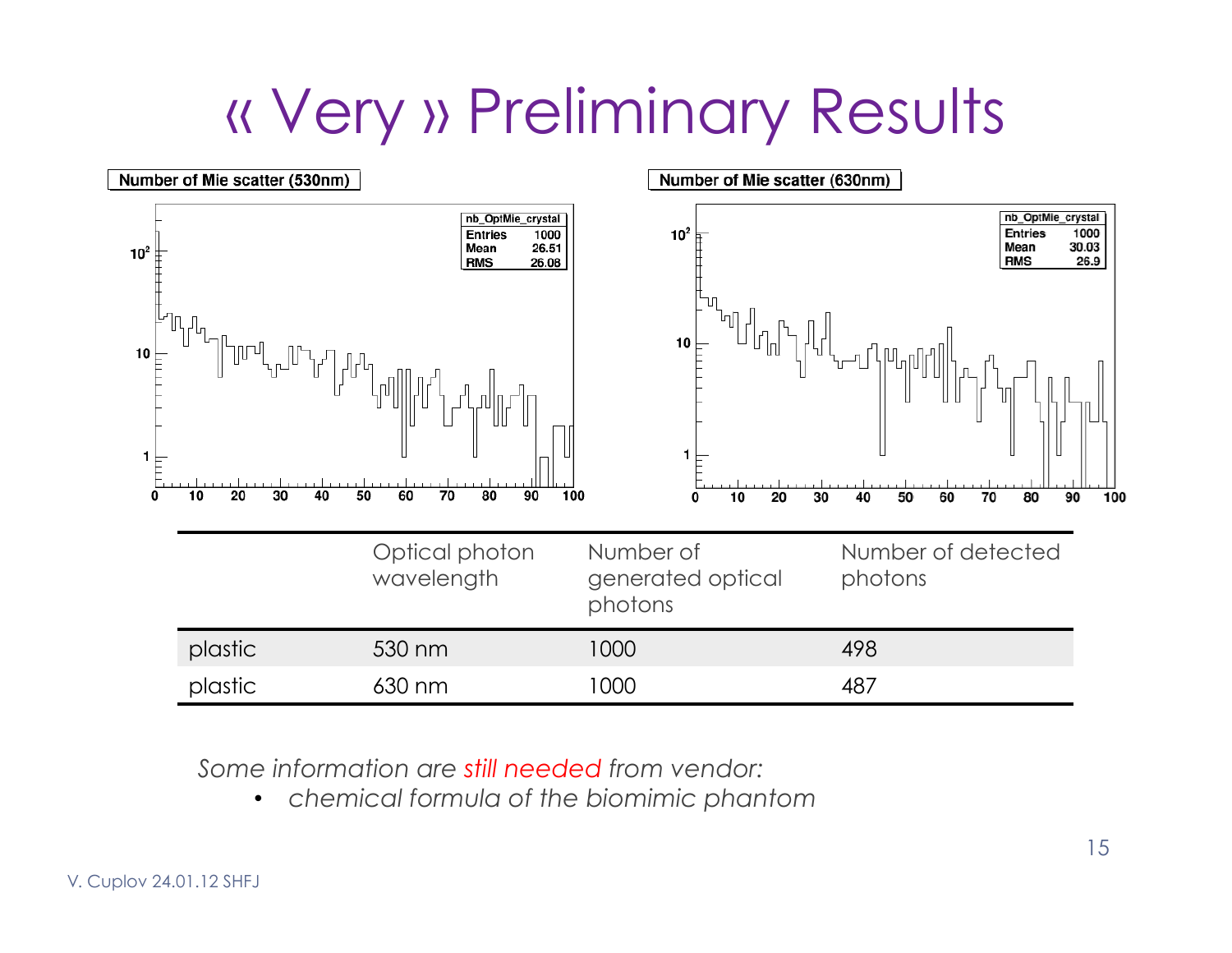### Next Step

Update previous table with more basic materials (Water, Blood…)

\* Inputs: density, chemical formula, Absorption/Scattering lengths, material anisotropy, Reflectivity…



and scattering angle.

Update output Root file with Boundary status



Mie Scattering calculator

Water molecule diameter 0.000275 µm Hemoglobin diameter 0.0055 µm

- 1: Fresnel refraction
	- 2: Fresnel reflection
	- 3: Total internal reflection
	- 4: Lambertian reflection
	- 5: Lobe reflection
	- 6: Spike reflection
	- 7: Backscattering
	- 8: Absorption

16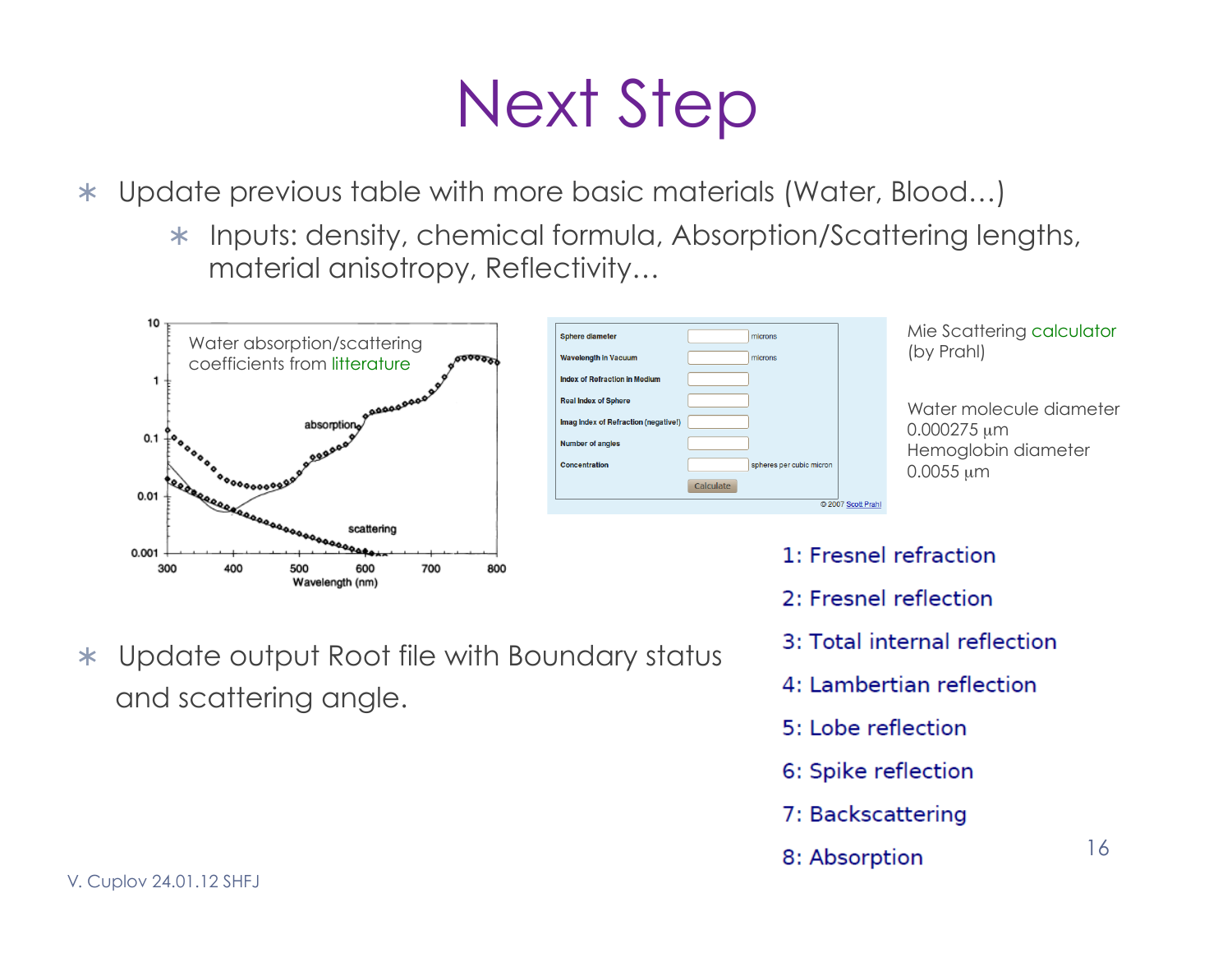## Optical Module Plan

- Validate GATE optical photon (optical photon generated from a source) results :
	- **★ Setup a common benchmark with Frederic Pain ✔**
	- $*$  Materials with known/measured optical properties  $\checkmark$
	- Validation **[We are here…]**
- Production of Optical Photons : G4Scintillation
	- \* Generate optical photons from Scintillation
	- Validation of Gate Scintillation Process
- Production of Optical Photons: G4AtomicDeexcitation (G4FluoTransition) :
	- Need to write the code in Gate **[February 2012]**
	- Validation of Gate Atomic Deexcitation Process
- Surface properties for Optical Boundary Processes :
	- Manpower in January/February with a Post-doc at IMNC (Mohamed Mesradi)
	- Caracterization/Measurements of optical properties of tissues **[starting February 2012]**
	- \* Validation of Gate Optical Boundary Processes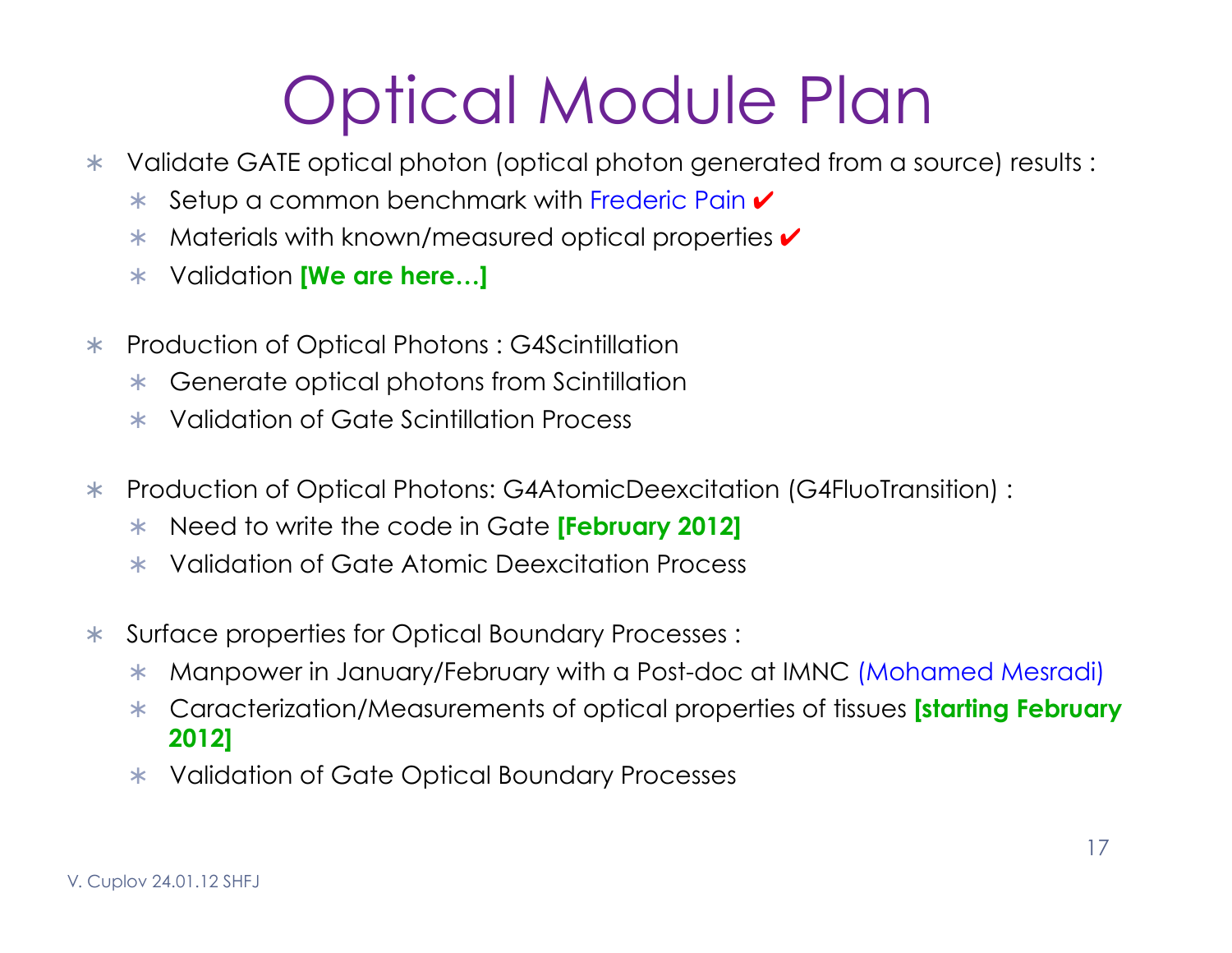## BACKUP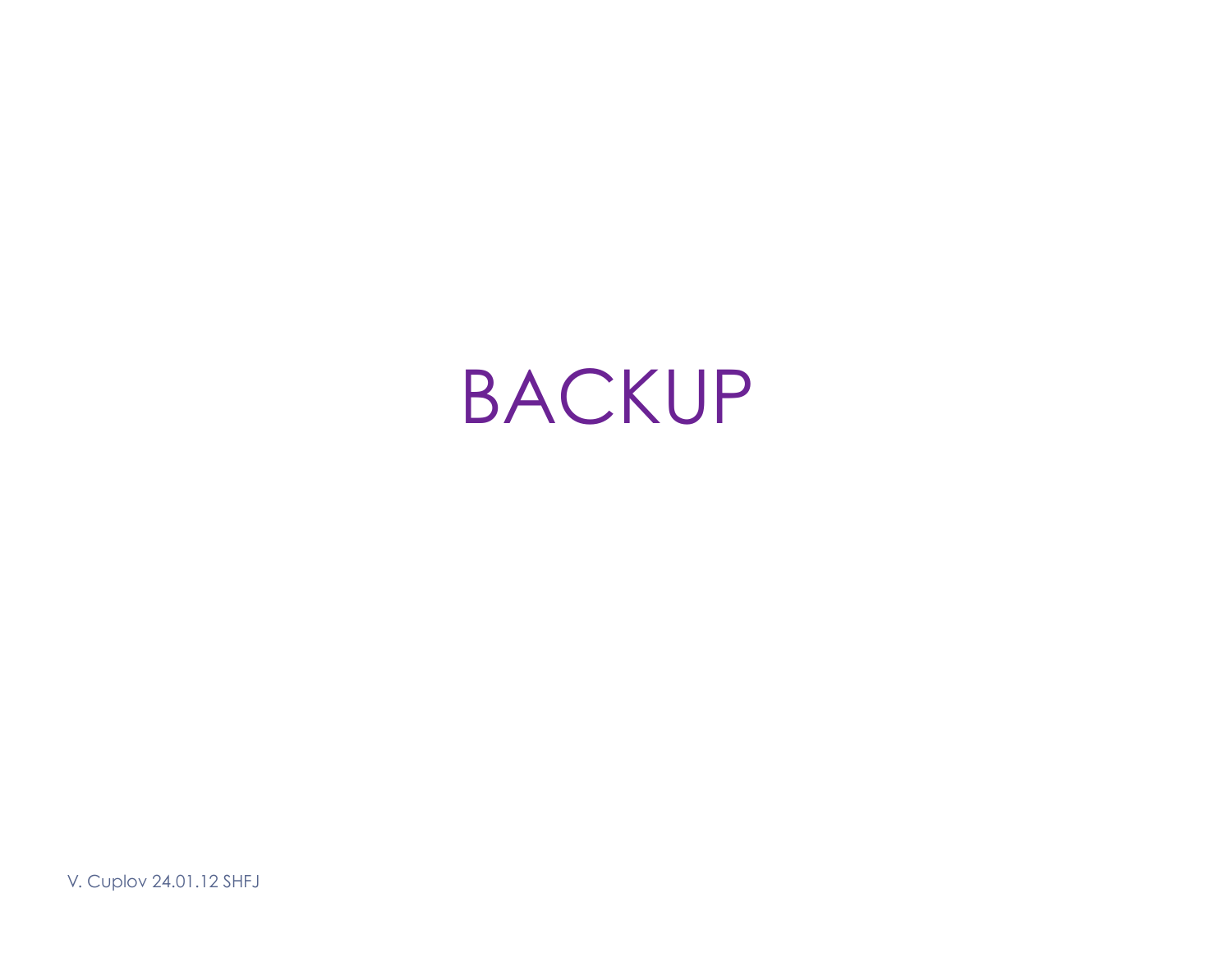### Surface Finish



Absorption is possible too